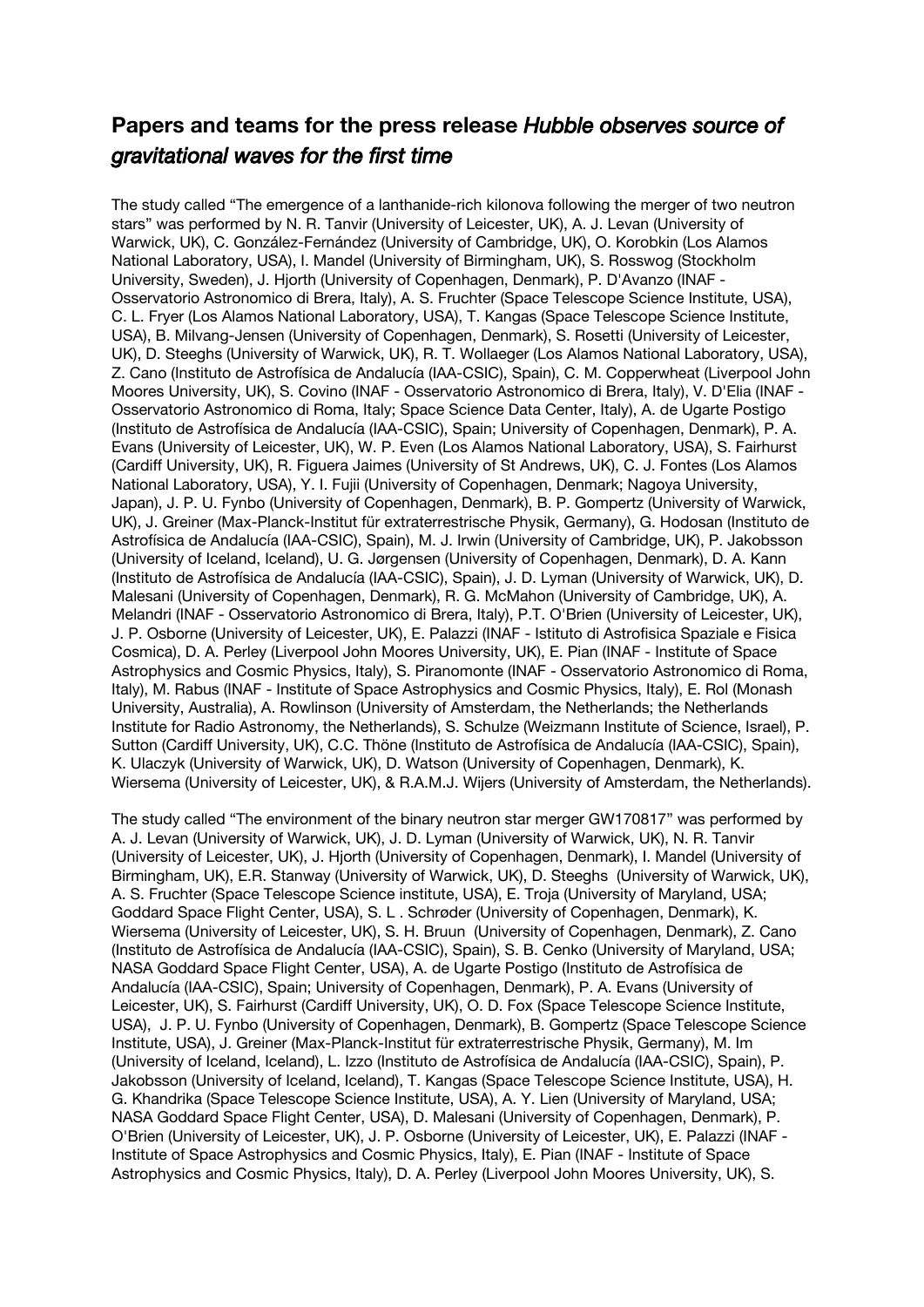Rosswog (Stockholm University, Sweden), R. E. Ryan (Space Telescope Science Institute, USA), S. Schulze (Weizmann Institute of Science, Israel), P. Sutton (Cardiff University, UK), C.C. Thöne (Instituto de Astrofísica de Andalucía (IAA-CSIC), Spain), D. J. Watson (University of Copenhagen, Denmark), & R.A.M.J. Wijers (University of Amsterdam, the Netherlands).

The study called "Discovery of the X-ray counterpart to the gravitational wave event GW170817" was performed by by E. Troja (University of Maryland, NASA Goddard Space Flight Center), L. Piro (INAF, Istituto di Astrofisica e Planetologia Spaziali), H. van Eerten (University of Bath), R. T. Wollaeger (Los Alamos National Laboratory), M. Im (Seoul National University), O. D. Fox (Space Telescope Science Institute), N. R. Butler (Arizona State University), S. B. Cenko (NASA Goddard Space Flight Center, University of Maryland), T. Sakamoto (Aoyama Gakuin University), C. L. Fryer (Los Alamos National Laboratory), R. Ricci (INAF-Istituto di Radioastronomia), A. Lien (NASA Goddard Space Flight Center, University of Maryland, R. E. Ryan Jr. (Space Telescope Science Institute), O. Korobkin (Los Alamos National Laboratory), S.-K. Lee (Space Telescope Science Institute), J. M. Burgess (Max-Planck-Institut für extraterrestrische Physik), W. H. Lee (Universidad Nacional Autónoma de México), A. M. Watson (Universidad Nacional Autónoma de México), C. Choi (Seoul National University), S. Covino (INAF/Brera Astronomical Observatory), P. D'Avanzo (INAF/Brera Astronomical Observatory), C. J. Fontes (Los Alamos National Laboratory), J. B. González (Inst. de Astrofísica de Canarias, Universidad de La Laguna), H. G. Khandrika (Space Telescope Science Institute), J. Kim (Seoul National University), S.-L. Kim (Korea Astronomy and Space Science Institute), C.-U. Lee (Korea Astronomy and Space Science Institute), H. M. Lee (Seoul National University), A. Kutyrev (University of Maryland, NASA Goddard Space Flight Center), G. Lim (Seoul National University), R. Sánchez-Ramírez (INAF, Istituto di Astrofisica e Planetologia Spaziali), S. Veilleux (University of Maryland), M. H. Wieringa (CSIRO Astronomy and Space Science), Y. Yoon (Seoul National University)

The study called "Illuminating Gravitational Waves: A Concordant Picture of Photons from a Neutron Star Merger" was performed by M. M. Kalila (California Institute of Technology, USA), E. Nakar (The Raymond and Beverly Sackler School of Physics and Astronomy, USA), L. P. Singer (NASA Goddard Space Flight Center, USA; University of Maryland, USA), D. L. Kaplan (University of Wisconsin, USA), D. O. Cook (California Institute of Technology, USA), A. Van Sistine (University of Wisconsin, USA), R. M. Lau (California Institute of Technology, USA), C. Fremling (California Institute of Technology, USA), O. Gottlieb (The Raymond and Beverly Sackler School of Physics and Astronomy, USA), J. E. Jencson (California Institute of Technology, USA), S. M. Adams (California Institute of Technology, USA), U. Feindt (Stockholm University, Sweden), K. Hotokezaka (Simons Foundation, USA), S. Ghosh (University of Wisconsin, USA), D. A. Perley (Liverpool John Moores University, UK), P.-C. Yu (National Central University, Taiwan), T. Piran (The Hebrew University of Jerusalem, Israel), J. R. Allison (The University of Sydney, Australia; ARC Centre of Excellence, Australia), G. C. Anupama (Indian Institute of Astrophysics, India), A. Balasubramanian (Indian Institute of Science Education and Research, India), K. W. Bannister (Commonwealth Scientific and Industrial Research Organisation, Australia), J. Bally (University of Colorado, USA), J. Barnes (Columbia University, USA), S. Barway (South African Astronomical University, South Africa), E. Bellm (University of Washington, USA), V. Bhalerao (Indian Institute of Technology Bombay, India), D. Bhattacharya (Inter-University Centre for Astronomy and Astrophysics, India), N. Blagorodnova (California Institute of Technology, USA), J. S. Bloom (University of California, USA; Lawrence Berkeley National Laboratory, USA), P. R. Brady (University of Wisconsin, USA), C. Canella (California Institute of Technology, USA), D. Chatterjee (University of Wisconsin, USA), S. B. Cenko (NASA Goddard Space Flight Center, USA; University of Maryland, USA), B. E. Cobb (George Washington University, USA), C. Copperwheat (Liverpool John Moores University, UK), A. Corsi (Texas Tech University, USA), K. De (California Institute of Technology, USA), D. Dobie (The University of Sydney, Australia; ARC Centre of excellence, Australia; Commonwealth Scientific and Industrial Research Organisation, Australia), S. W. K. Emery (University College London, UK), P. A. Evans (University of Leicester, UK), O. D. Fox (Space Telescope Science Institute, USA), D. A. Frail (National Radio Astronomy Observatory, USA), C. Frohmaier (University of Southampton, UK; University of Portsmouth, UK), A. Goobar (Stockholm University, Sweden), G. Hallinan (California Institute of Technology, USA), F. Harrison (California Institute of Technology, USA), G. Helou (California Institute of Technology, USA), T. Hinderer (Radboud University, The Netherlands), A. Y. Q. Ho (California Institute of Technology, USA), A. Horesh (University of Maryland, USA), W.-H. IP (National Central University, Taiwan), R. Itoh (Tokyo